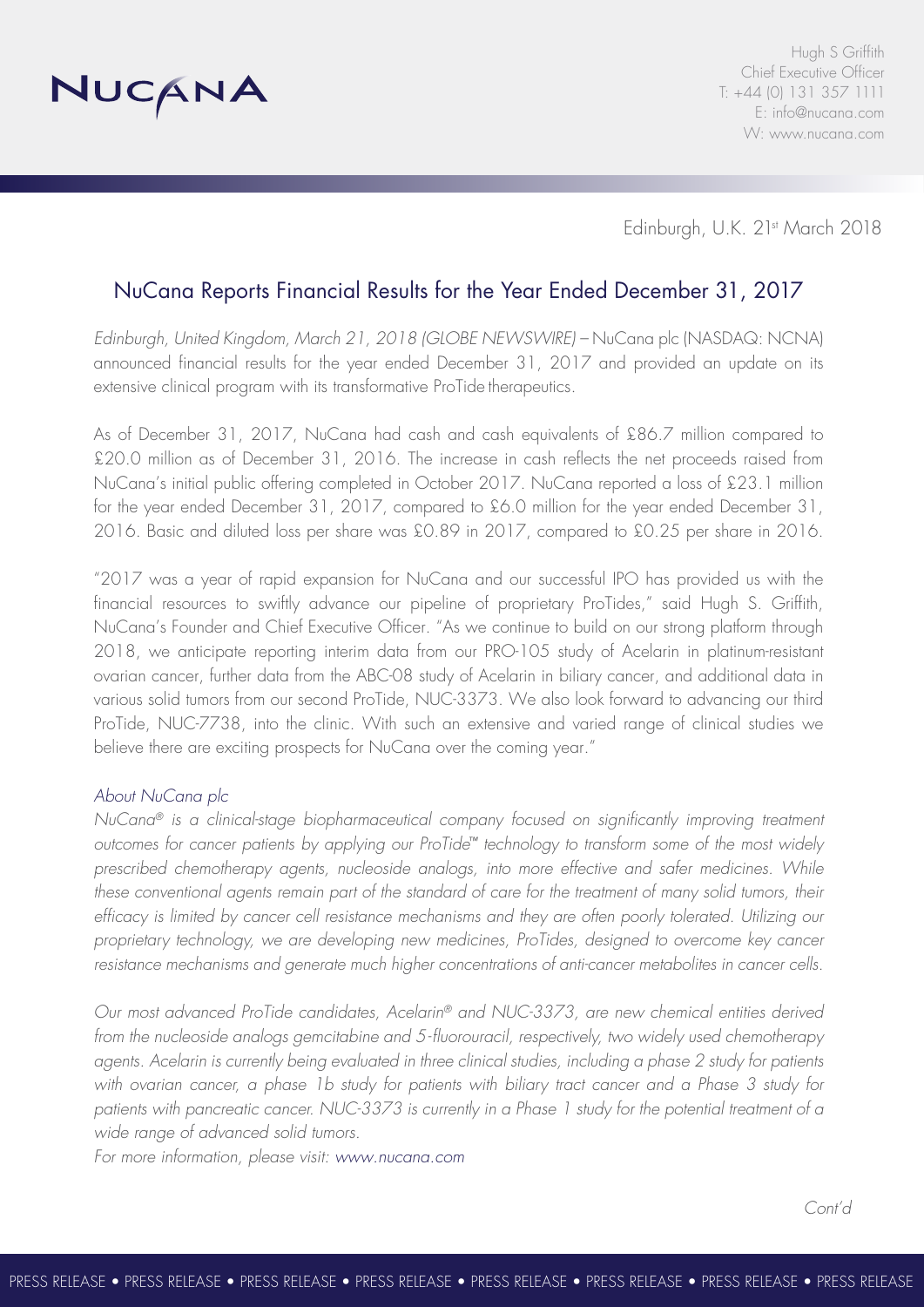

Edinburgh, U.K. 21st March 2018

#### *Forward-Looking Statements*

*This press release may contain "forward*‐*looking" statements within the meaning of the Private Securities Litigation Reform Act of 1995 that are based on the beliefs and assumptions and on information currently available to management of NuCana plc (the "Company"). All statements other than statements of historical fact contained in this press release are forward-looking statements, including statements concerning the initiation, timing, progress and results of clinical studies of the Company's product candidates. In some cases, you can identify forward-looking statements by terminology such as "may," "will," "should," "expects," "plans," "anticipates," "believes," "estimates," "predicts," "potential" or "continue" or the negative of these terms or other comparable terminology. Forward-looking statements involve known and unknown risks, uncertainties and other factors that may cause the Company's actual*  results, performance or achievements to be materially different from any future results, performance or *achievements expressed or implied by the forward-looking statements. These risks and uncertainties include, but are not limited to, the risks and uncertainties set forth in the "Risk Factors" section of our prospectus filed pursuant to Rule 424(b)(4) under the U.S. Securities Act of 1933, as amended, on September 29, 2017, and subsequent reports that we file with the U.S. Securities and Exchange Commission, including our Annual Report on Form 20-F. Forward-looking statements represent the Company's beliefs and assumptions only as of the date of this press release. Although the Company*  believes that the expectations reflected in the forward-looking statements are reasonable, it cannot *guarantee future results, levels of activity, performance or achievements. Except as required by law, the Company assumes no obligation to publicly update any forward*‐*looking statements for any reason after*  the date of this press release to conform any of the forward-looking statements to actual results or to *changes in its expectations.*

### Consolidated Statements of Operations year ended December 31,

|                                          | 2017                                  | 2016     | 2015     |
|------------------------------------------|---------------------------------------|----------|----------|
|                                          | (in thousands, except per share data) |          |          |
|                                          | £                                     | Ł.       | £        |
| Research and development expenses        | (17,673)                              | (7,904)  | (5,655)  |
| Administrative expenses                  | (4, 573)                              | (1, 143) | (1, 251) |
| Initial public offering related expenses | (1,794)                               |          |          |
| Net foreign exchange (losses) gains      | (1,654)                               | 599      | (8)      |
| Operating loss                           | (25,694)                              | (8,448)  | (6, 914) |
| Finance income                           | 208                                   | 283      | 406      |
| Loss before tax                          | (25, 486)                             | (8, 165) | (6, 508) |
| Income tax credit                        | 2,401                                 | 2,116    | 1,176    |
| Loss for the year                        | (23,085)                              | (6,049)  | (5, 332) |
|                                          |                                       |          |          |
| Basic and diluted loss per share         | 10.891                                | (0.25)   | .22      |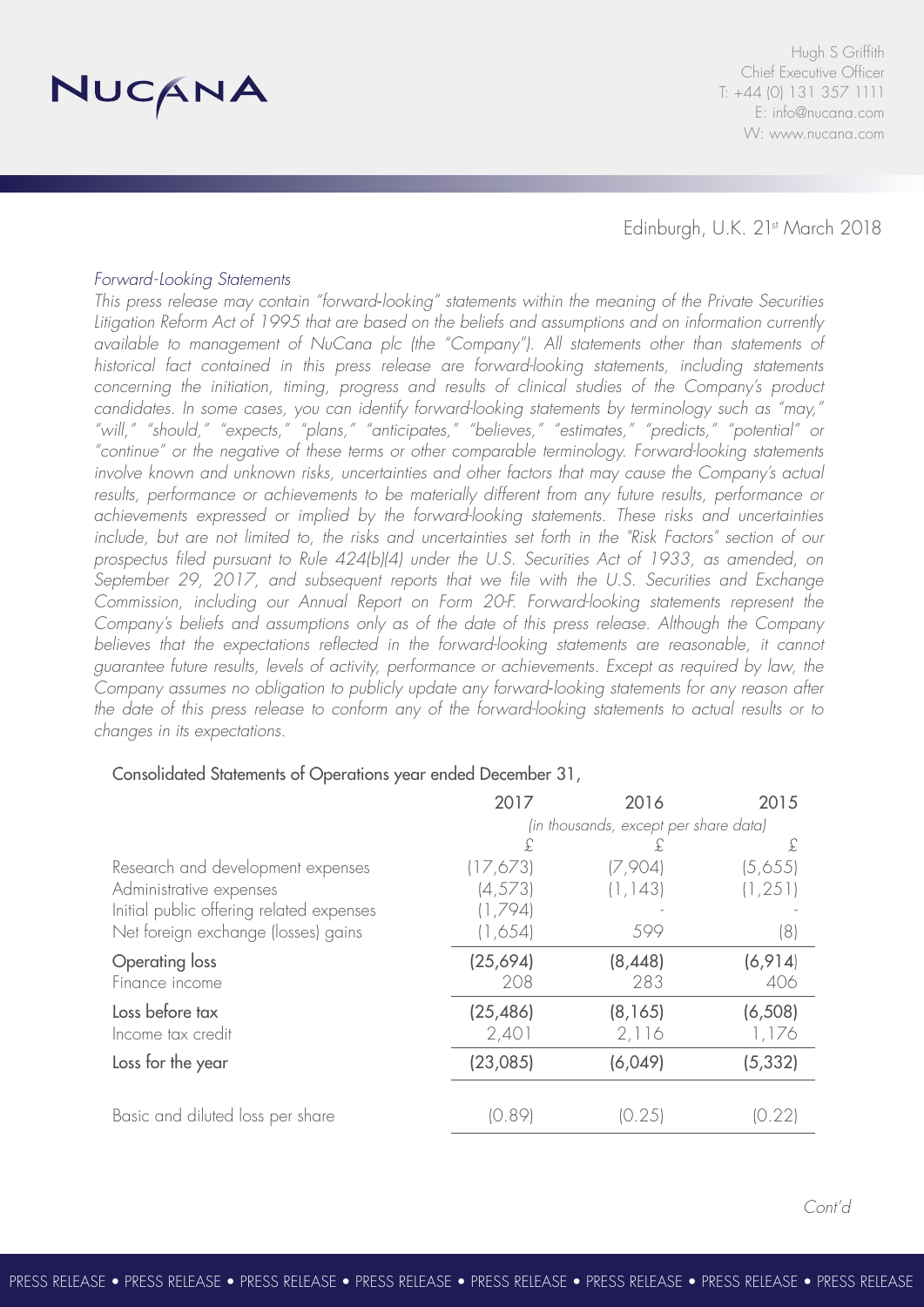

### Edinburgh, U.K. 21st March 2018

Consolidated Statements of Financial Position at December 31,

|                                                   | 2017      | 2016           |  |
|---------------------------------------------------|-----------|----------------|--|
|                                                   |           | (in thousands) |  |
|                                                   | £         | £              |  |
| <b>Assets</b><br>Non-current assets               |           |                |  |
| Intangible assets                                 | 1,938     | 1,377          |  |
| Property, plant and equipment                     | 358       | 18             |  |
| Deferred tax asset                                | 81        |                |  |
|                                                   | 2,377     | 1,395          |  |
| <b>Current assets</b>                             |           |                |  |
| Prepayments, accrued income and other receivables | 3,050     | 3,634          |  |
| Current income tax receivable                     | 4,225     | 2,195          |  |
| Cash and cash equivalents                         | 86,703    | 19,990         |  |
|                                                   | 93,978    | 25,819         |  |
| Total assets                                      | 96,355    | 27,214         |  |
|                                                   |           |                |  |
| Equity and liabilities<br>Capital and reserves    |           |                |  |
| Share capital and share premium                   | 80,508    | 43,433         |  |
| Other reserves                                    | 58,071    | 4,064          |  |
| Accumulated deficit                               | (45, 159) | (22, 256)      |  |
| Total equity attributable to equity holders       | 93,420    | 25,241         |  |
| Non-current liabilities                           |           |                |  |
| Provisions                                        | 18        |                |  |
| <b>Current liabilities</b>                        |           |                |  |
| Trade payables                                    | 1,120     | 728            |  |
| Payroll taxes and social security                 | 157       | 61             |  |
| Accrued expenditure                               | 1,640     | 1,184          |  |
|                                                   | 2,917     | 1,973          |  |
| <b>Total liabilities</b>                          | 2,935     | 1,973          |  |
| Total equity and liabilities                      | 96,355    | 27,214         |  |
|                                                   |           |                |  |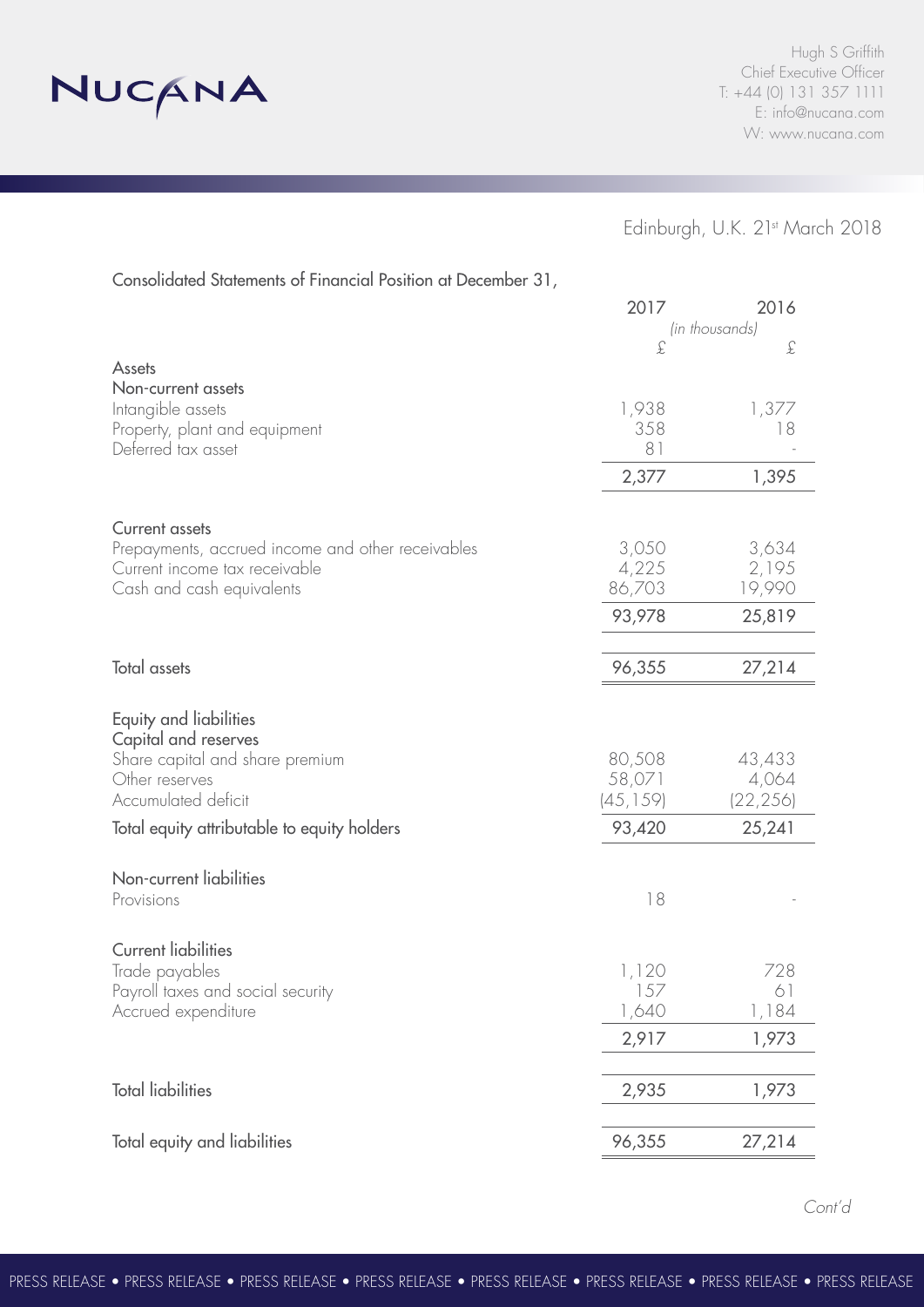

# Edinburgh, U.K. 21st March 2018

| Consolidated Statements of Cash Flows for the year ended December 31,           |                 |                        |                                     |  |  |
|---------------------------------------------------------------------------------|-----------------|------------------------|-------------------------------------|--|--|
|                                                                                 | 2017            | 2016<br>(in thousands) | 2015                                |  |  |
|                                                                                 | £               | £                      | $\mathcal{L}% _{G}=\mathcal{L}_{G}$ |  |  |
| Cash flows from operating activities                                            |                 |                        |                                     |  |  |
| Loss for the year<br>Adjustments for:                                           | (23, 085)       | (6,049)                | (5, 332)                            |  |  |
| Income tax credit                                                               | (2,401)         | (2, 116)               | (1, 176)                            |  |  |
| Amortization and depreciation                                                   | 194             | 101                    | 44                                  |  |  |
| Finance income                                                                  | (208)           | (283)                  | (406)                               |  |  |
| Share-based payments<br>Initial public offering (IPO) related expenses          | 11,731<br>1,794 | 1,132                  | 785                                 |  |  |
| Net foreign exchange losses                                                     | 1,584           |                        |                                     |  |  |
|                                                                                 | (10, 391)       | (7, 215)               | (6,085)                             |  |  |
| Movements in working capital:                                                   |                 |                        |                                     |  |  |
| Decrease (increase) in prepayments,                                             |                 |                        |                                     |  |  |
| accrued income and other receivables                                            | 458<br>392      | (3,404)<br>220         | 36<br>133                           |  |  |
| Increase in trade payables<br>Increase in payroll taxes, social security        |                 |                        |                                     |  |  |
| and accrued expenditure                                                         | 551             | 33                     | 418                                 |  |  |
| Movements in working capital                                                    | 1,401           | (3, 151)               | 587                                 |  |  |
| Cash used in operations                                                         | (8,990)         | (10, 366)              | (5, 498)                            |  |  |
| Corporation tax                                                                 | 282             | 1,102                  | 1,031                               |  |  |
| Net cash used in operating activities                                           | (8,708)         | (9, 264)               | (4, 467)                            |  |  |
| Cash flows from investing activities                                            |                 |                        |                                     |  |  |
| Interest received                                                               | 162             | 410                    | 290                                 |  |  |
| Payments for office and computer equipment<br>Payments for intangible assets    | (370)<br>(725)  | (15)<br>(539)          | (6)<br>(390)                        |  |  |
| Proceeds from (investment in) short-term deposits                               |                 | 15,075                 | (75)                                |  |  |
| Net cash (used in) provided by investing activities                             | (933)           | 14,931                 | (181)                               |  |  |
| Cash flows from financing activities                                            |                 |                        |                                     |  |  |
| Proceeds from issue of share capital                                            | 79,834          |                        |                                     |  |  |
| IPO related expenses from issue of share<br>capital – included in share premium | (413)           |                        |                                     |  |  |
| IPO related expenses included in statement                                      |                 |                        |                                     |  |  |
| of operations                                                                   | (1,794)         |                        |                                     |  |  |
| Proceeds from issue of share capital -                                          |                 |                        |                                     |  |  |
| exercise of share options                                                       | 120             | 200                    |                                     |  |  |
| Net cash from financing activities<br>Net increase (decrease) in cash and       | 77,747          | 200                    |                                     |  |  |
| cash equivalents                                                                | 68,106          | 5,867                  | (4,648)                             |  |  |
| Cash and cash equivalents at beginning of year                                  | 19,990          | 14,112                 | 18,761                              |  |  |
| Foreign currency translation differences                                        | (1, 393)        | 11                     |                                     |  |  |
| Cash and cash equivalents at end of year                                        | 86,703          | 19,990                 | 14,112                              |  |  |
|                                                                                 |                 |                        |                                     |  |  |